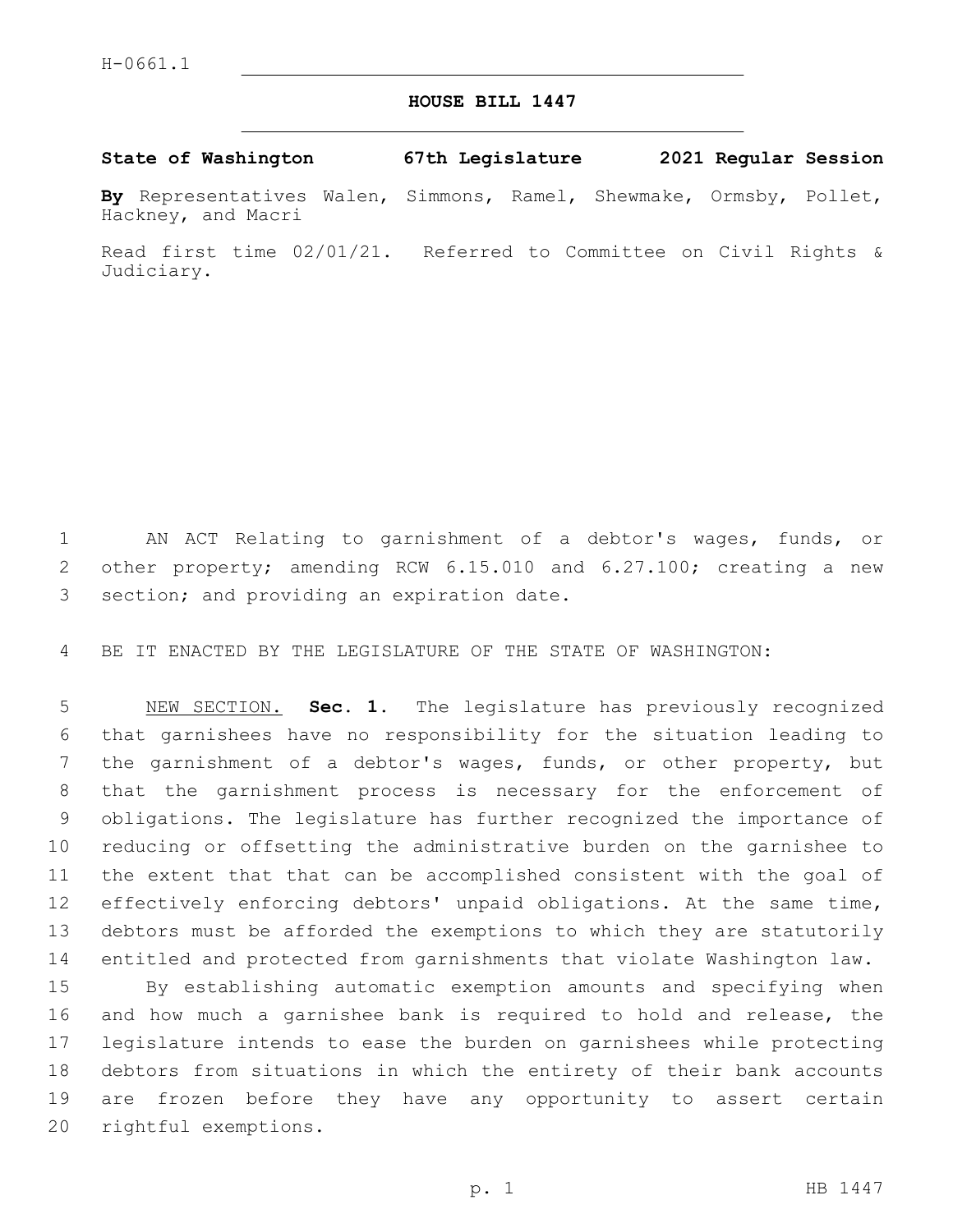**Sec. 2.** RCW 6.15.010 and 2019 c 371 s 3 are each amended to read 2 as follows:

 (1) Except as provided in RCW 6.15.050, the following personal property is exempt from execution, attachment, and garnishment:

 (a) All wearing apparel of every individual and family, but not to exceed three thousand five hundred dollars in value in furs, jewelry, and personal ornaments for any individual.

 (b) All private libraries including electronic media, which includes audiovisual, entertainment, or reference media in digital or analogue format, of every individual, but not to exceed three thousand five hundred dollars in value, and all family pictures and 12 keepsakes.

(c) A cell phone, personal computer, and printer.

 (d) To each individual or, as to community property of spouses maintaining a single household as against a creditor of the 16 community, to the community:

 (i) The individual's or community's household goods, appliances, furniture, and home and yard equipment, not to exceed six thousand five hundred dollars in value for the individual or thirteen thousand dollars for the community, no single item to exceed seven hundred fifty dollars, said amount to include provisions and fuel for the comfortable maintenance of the individual or community;

 (ii) Other personal property, except personal earnings as provided under RCW 6.15.050(1), not to exceed three thousand dollars in value, of which not more than one thousand five hundred dollars in value may consist of cash, and of which not more than:

 (A) For all debts except private student loan debt and consumer debt, five hundred dollars in value may consist of bank accounts, savings and loan accounts, stocks, bonds, or other securities. The 30 maximum exemption under this subsection (1)(d)(ii)(A) shall be automatically protected and may not exceed five hundred dollars, regardless of the number of existing separate bank accounts, savings and loan accounts, stocks, bonds, or other securities.

 (B) For all private student loan debt, two thousand five hundred dollars in value may consist of bank accounts, savings and loan accounts, stocks, bonds, or other securities. \$1,000 in value shall be automatically protected. The maximum exemption under this subsection (1)(d)(ii)(B) may not exceed two thousand five hundred dollars, regardless of the number of existing separate bank accounts, savings and loan accounts, stocks, bonds, or other securities.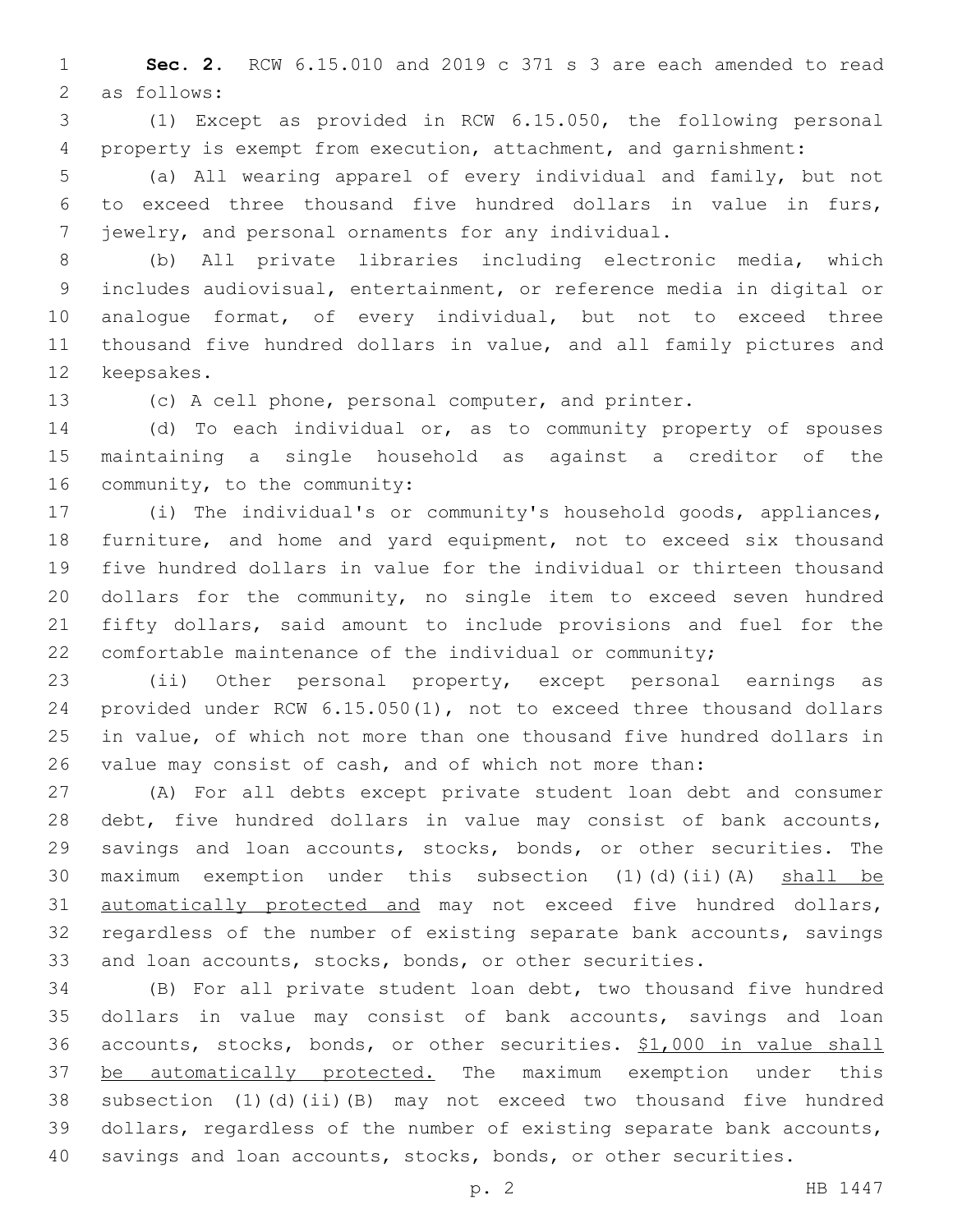(C) For all consumer debt, two thousand dollars in value may consist of bank accounts, savings and loan accounts, stocks, bonds, or other securities. \$1,000 in value shall be automatically protected. The maximum exemption under this subsection (1)(d)(ii)(C) may not exceed two thousand dollars, regardless of the number of existing separate bank accounts, savings and loan accounts, stocks, 7 bonds, or other securities;

 (iii) For an individual, a motor vehicle used for personal transportation, not to exceed three thousand two hundred fifty dollars or for a community two motor vehicles used for personal transportation, not to exceed six thousand five hundred dollars in 12 aggregate value;

 (iv) Any past due, current, or future child support paid or owed 14 to the debtor, which can be traced;

 (v) All professionally prescribed health aids for the debtor or a 16 dependent of the debtor; and

 (vi) To any individual, the right to or proceeds of a payment not to exceed twenty thousand dollars on account of personal bodily injury, not including pain and suffering or compensation for actual pecuniary loss, of the debtor or an individual of whom the debtor is a dependent; or the right to or proceeds of a payment in compensation of loss of future earnings of the debtor or an individual of whom the debtor is or was a dependent, to the extent reasonably necessary for the support of the debtor and any dependent of the debtor. The exemption under this subsection (1)(d)(vi) does not apply to the right of the state of Washington, or any agent or assignee of the state, as a lienholder or subrogee under RCW 43.20B.060.

 (e) To each qualified individual, one of the following 29 exemptions:

 (i) To a farmer, farm trucks, farm stock, farm tools, farm equipment, supplies and seed, not to exceed ten thousand dollars in 32 value;

 (ii) To a physician, surgeon, attorney, member of the clergy, or other professional person, the individual's library, office furniture, office equipment and supplies, not to exceed ten thousand 36 dollars in value;

 (iii) To any other individual, the tools and instruments and materials used to carry on his or her trade for the support of himself or herself or family, not to exceed ten thousand dollars in 40 value.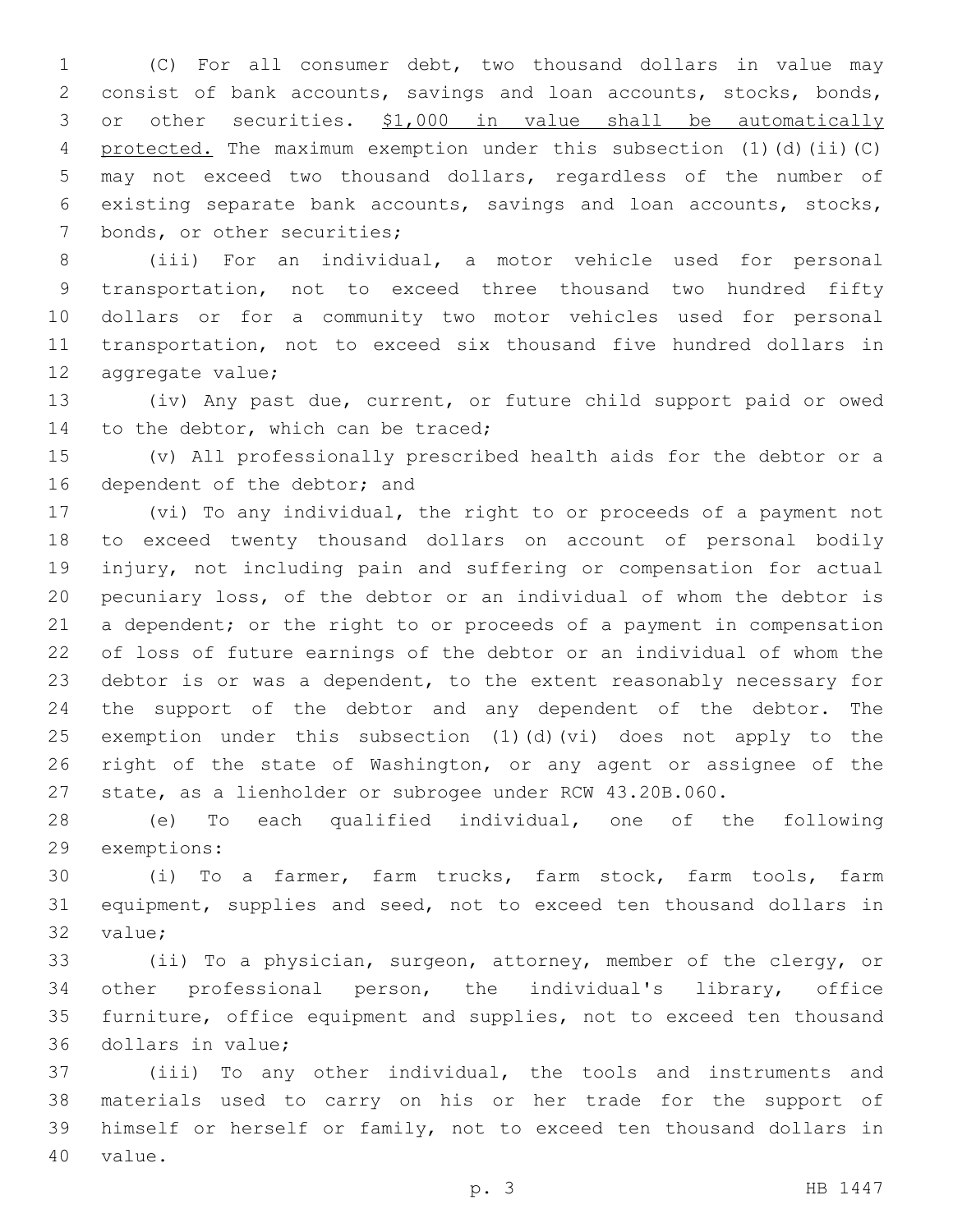(f) Tuition units, under chapter 28B.95 RCW, purchased more than two years prior to the date of a bankruptcy filing or court judgment, and contributions to any other qualified tuition program under 26 U.S.C. Sec. 529 of the internal revenue code of 1986, as amended, and to a Coverdell education savings account, also known as an education individual retirement account, under 26 U.S.C. Sec. 530 of the internal revenue code of 1986, as amended, contributed more than two years prior to the date of a bankruptcy filing or court judgment.

 (2) For purposes of this section, "value" means the reasonable market value of the debtor's interest in an article or item at the time it is selected for exemption, exclusive of all liens and 12 encumbrances thereon.

 **Sec. 3.** RCW 6.27.100 and 2019 c 371 s 4 are each amended to read as follows:14

 (1) A writ issued for a continuing lien on earnings shall be substantially in the form provided in RCW 6.27.105. All other writs of garnishment shall be substantially in the following form, but:

 (a) If the writ is issued under an order or judgment for child support, the following statement shall appear conspicuously in the caption: "This garnishment is based on a judgment or order for child 21 support";

 (b) If the writ is issued under an order or judgment for private student loan debt, the following statement shall appear conspicuously in the caption: "This garnishment is based on a judgment or order for 25 private student loan debt";

 (c) If the writ is issued under an order or judgment for consumer debt, the following statement shall appear conspicuously in the caption: "This garnishment is based on a judgment or order for 29 consumer debt"; and

 (d) If the writ is issued by an attorney, the writ shall be revised as indicated in subsection (2) of this section:

| 32 | "IN THE  COURT                        |  |  |  |  |  |  |  |
|----|---------------------------------------|--|--|--|--|--|--|--|
| 33 | OF THE STATE OF WASHINGTON IN AND FOR |  |  |  |  |  |  |  |
| 34 | THE COUNTY OF                         |  |  |  |  |  |  |  |
| 35 |                                       |  |  |  |  |  |  |  |
| 36 | Plaintiff,<br>$No. \ldots$            |  |  |  |  |  |  |  |
| 37 | VS.                                   |  |  |  |  |  |  |  |
| 38 | WRIT OF                               |  |  |  |  |  |  |  |

p. 4 HB 1447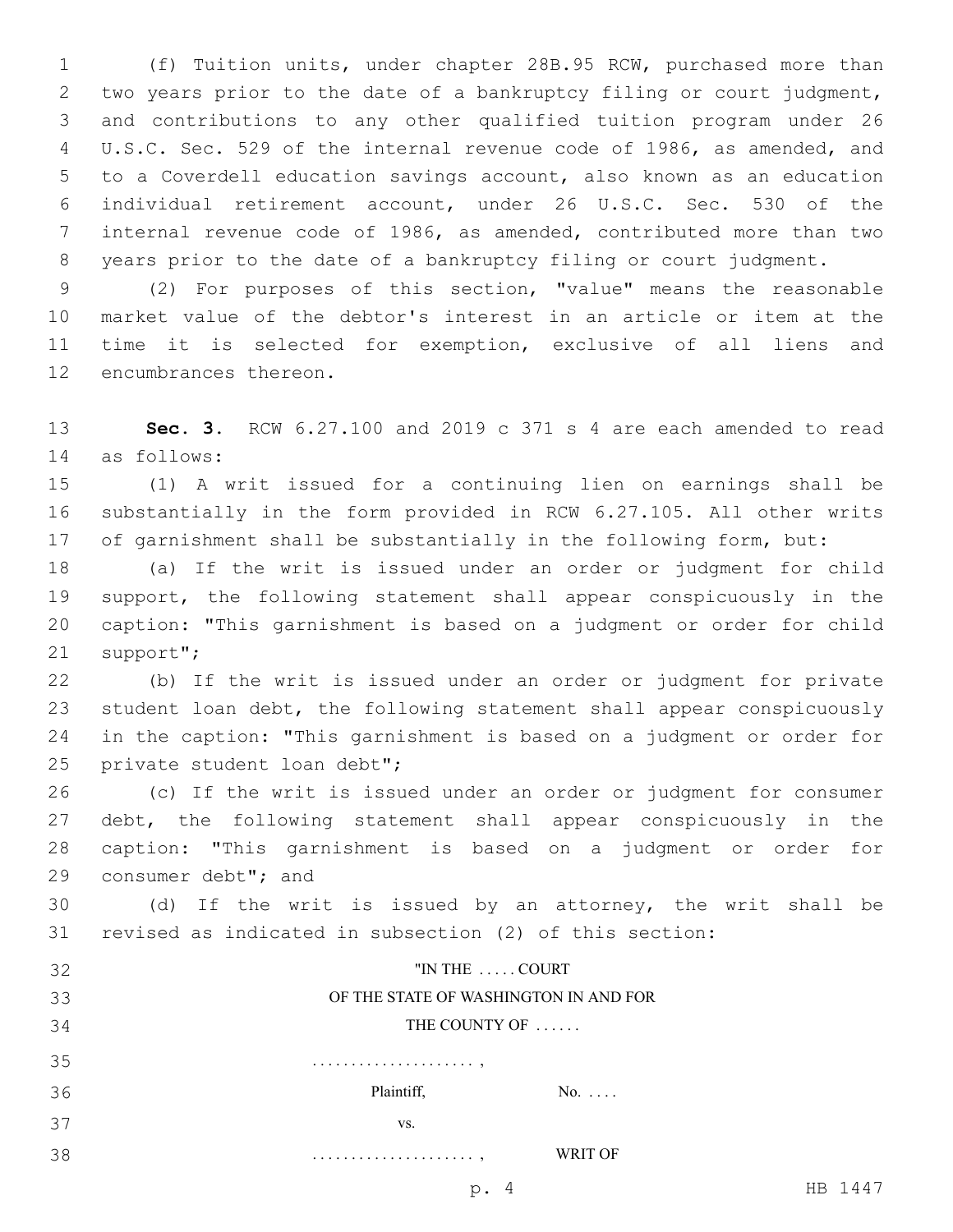| $\mathbf 1$    | Defendant,<br><b>GARNISHMENT</b>                          |
|----------------|-----------------------------------------------------------|
| $\overline{2}$ |                                                           |
| 3              | Garnishee                                                 |
| 4              | THE STATE OF WASHINGTON TO:                               |
| 5              | Garnishee                                                 |
| 6              |                                                           |
| 7              | Defendant                                                 |
| 8              | The above-named plaintiff has applied for a writ of       |
| 9              | garnishment against you, claiming that the above-named    |
| 10             | defendant is indebted to plaintiff and that the amount to |
| 11             | be held to satisfy that indebtedness is $\$\ldots$        |
| 12             | consisting of:                                            |
| 13             | Balance on Judgment or Amount of Claim<br>$\S \ldots$     |
| 14             | Interest under Judgment from to<br>$\$\ldots$             |
| 15             | $\$\ldots$ .<br>Per Day Rate of Estimated Interest        |
| 16             | per day                                                   |
| 17             | $\$\ldots$ .<br>Taxable Costs and Attorneys' Fees         |
| 18             | <b>Estimated Garnishment Costs:</b>                       |
| 19             | $\frac{1}{2}$<br>Filing and Ex Parte Fees                 |
| 20             | $\hat{\mathbb{S}}$<br>Service and Affidavit Fees          |
| 21             | $\frac{1}{2}$<br>Postage and Costs of Certified Mail      |
| 22             | $\frac{1}{2}$<br>Answer Fee or Fees                       |
| 23             | $\frac{1}{2}$<br>Garnishment Attorney Fee                 |
| 24             | $\$\ldots$<br>Other                                       |

 YOU ARE HEREBY COMMANDED, unless otherwise directed by the court, 26 by the attorney of record for the plaintiff, or by this writ, not to pay any debt, whether earnings subject to this garnishment or any other debt, owed to the defendant at the time this writ was served and not to deliver, sell, or transfer, or recognize any sale or transfer of, any personal property or effects of the defendant in your possession or control at the time when this writ was served. Any such payment, delivery, sale, or transfer is void to the extent necessary to satisfy the plaintiff's claim and costs for this writ 34 with interest.

 YOU ARE FURTHER COMMANDED to answer this writ according to the instructions in this writ and in the answer forms and, within twenty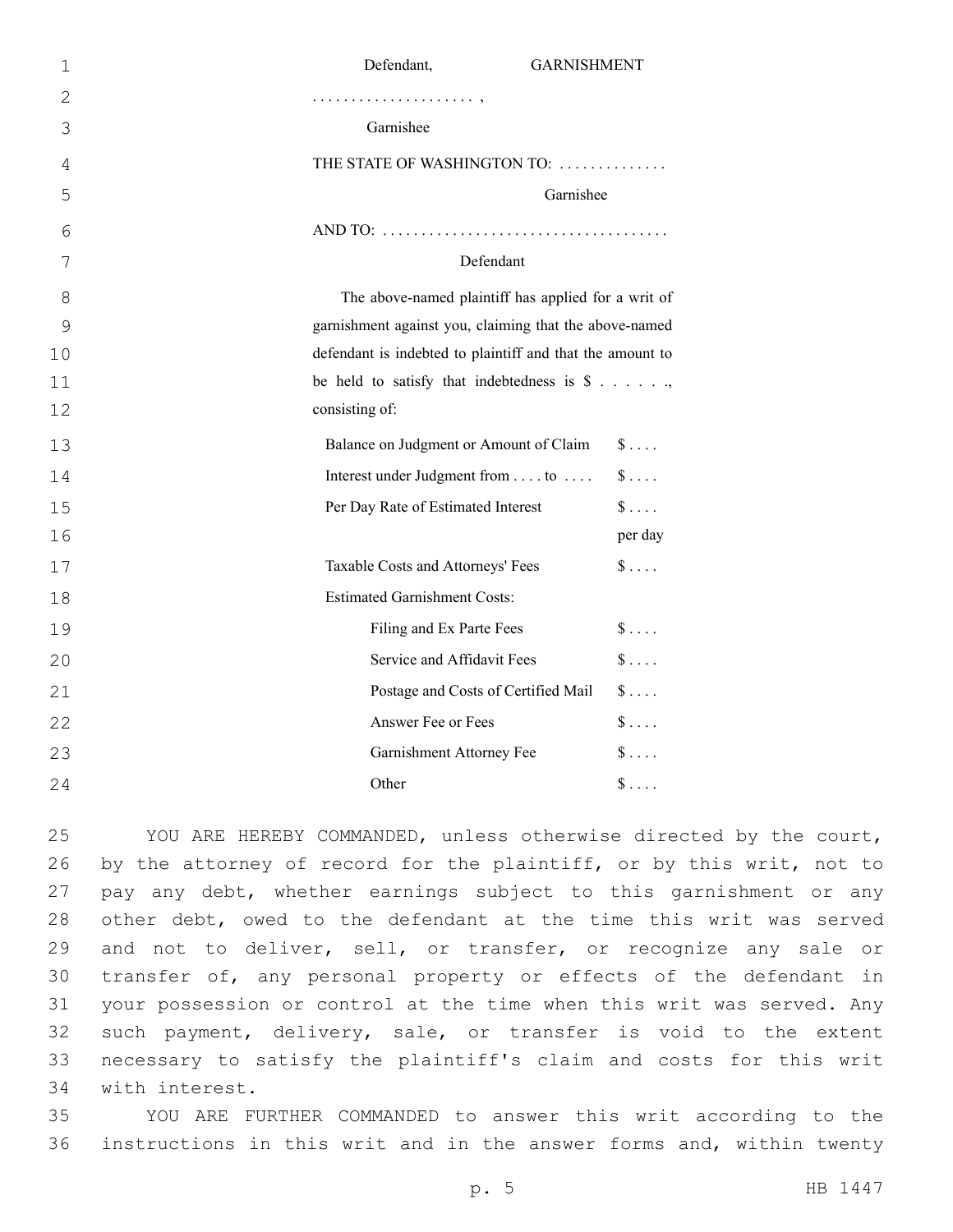days after the service of the writ upon you, to mail or deliver the original of such answer to the court, one copy to the plaintiff or the plaintiff's attorney, and one copy to the defendant, at the 4 addresses listed at the bottom of this writ.

 If you owe the defendant a debt payable in money in excess of the amount set forth in the first paragraph of this writ, hold only the amount set forth in the first paragraph and any processing fee if one is charged and release all additional funds or property to defendant.

 FOR ALL DEBTS EXCEPT PRIVATE STUDENT LOAN DEBT AND CONSUMER DEBT: 10 If you are a bank or other institution in which the defendant has accounts to which the exemption under RCW 6.15.010(1)(d)(ii)(A) applies and the total of the amounts held in all of the defendant's 13 accounts is less than or equal to \$500, release all funds or property 14 to the defendant and do not hold any amount.

 If you are a bank or other institution in which the defendant has accounts to which the exemption under RCW 6.15.010(1)(d)(ii)(A) applies and the total of the amounts held in all of the defendant's accounts is in excess of \$500, release at least \$500, hold no more 19 than the amount set forth in the first paragraph of this writ and any processing fee if one is charged, and release additional funds or 21 property, if any, to the defendant.

FOR PRIVATE STUDENT LOAN DEBT AND CONSUMER DEBT:

 If you are a bank or other institution in which the defendant has accounts to which the exemption under RCW 6.15.010(1)(d)(ii) (B) or (C) applies and the total of the amounts held in all of the defendant's accounts is less than or equal to \$1,000, release all funds or property to the defendant and do not hold any amount.

28 If you are a bank or other institution in which the defendant has accounts to which the exemption under RCW 6.15.010(1)(d)(ii) (B) or (C) applies and the total of the amounts held in all of the defendant's accounts is in excess of \$1,000, release at least \$1,000, hold no more than the amount set forth in the first paragraph of this writ and any processing fee if one is charged, and release additional funds or property, if any, to the defendant.

 IF YOU FAIL TO ANSWER THIS WRIT AS COMMANDED, A JUDGMENT MAY BE ENTERED AGAINST YOU FOR THE FULL AMOUNT OF THE PLAINTIFF'S CLAIM AGAINST THE DEFENDANT WITH ACCRUING INTEREST, ATTORNEY FEES, AND COSTS WHETHER OR NOT YOU OWE ANYTHING TO THE DEFENDANT. IF YOU PROPERLY ANSWER THIS WRIT, ANY JUDGMENT AGAINST YOU WILL NOT EXCEED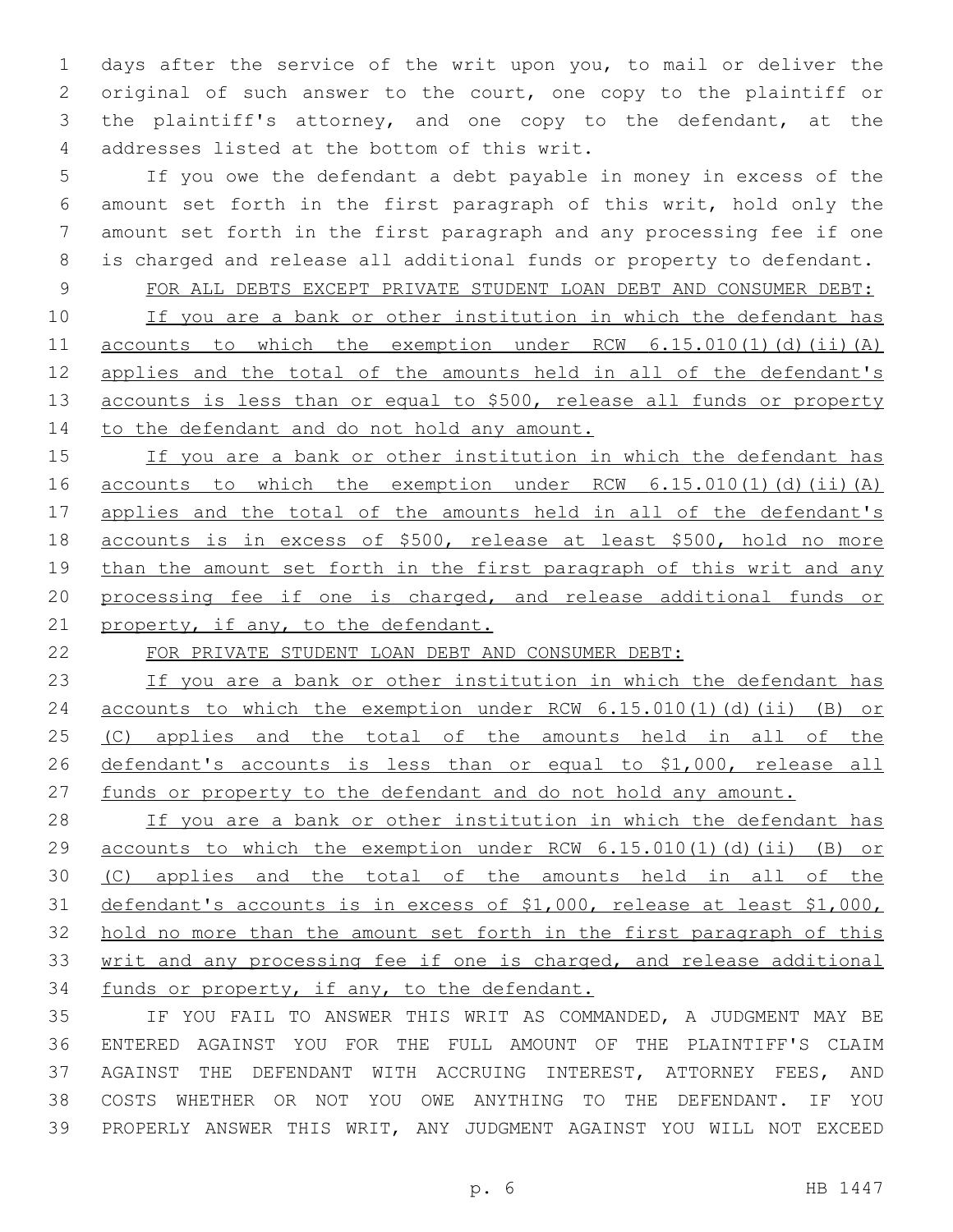1 THE AMOUNT OF ANY NONEXEMPT DEBT OR THE VALUE OF ANY NONEXEMPT 2 PROPERTY OR EFFECTS IN YOUR POSSESSION OR CONTROL.

3 JUDGMENT MAY ALSO BE ENTERED AGAINST THE DEFENDANT FOR COSTS AND 4 FEES INCURRED BY THE PLAINTIFF.

5 Witness, the Honorable . . . . . . . . Judge of the above-6 entitled Court, and the seal thereof, this . . . . day  $7 \quad \text{of} \quad \dots \quad \dots \quad \dots \quad \text{(year)}$ 

8 [Seal]

| 9  |                      |           |
|----|----------------------|-----------|
| 10 | Attorney for         | Clerk of  |
| 11 | Plaintiff (or        | the Court |
| 12 | Plaintiff, if no     |           |
| 13 | attorney)            |           |
| 14 |                      |           |
| 15 | Address              | By        |
| 16 | .                    |           |
| 17 | Name of Defendant    | Address"  |
| 18 | .                    |           |
| 19 | Address of Defendant |           |

 (2) If an attorney issues the writ of garnishment, the final paragraph of the writ, containing the date, and the subscripted attorney and clerk provisions, shall be replaced with text in 23 substantially the following form:

 "This writ is issued by the undersigned attorney of record for plaintiff under the authority of chapter 6.27 of the Revised Code of Washington, and must be complied with in the same manner as a writ 27 issued by the clerk of the court.

| 28 | Dated this $\dots \dots$ day of $\dots \dots \dots$ , $\dots$ (year) |                             |
|----|----------------------------------------------------------------------|-----------------------------|
| 29 |                                                                      |                             |
| 30 | Attorney for Plaintiff                                               |                             |
| 31 |                                                                      |                             |
| 32 | Address                                                              | Address of the Clerk of the |
| 33 |                                                                      | Court"                      |
| 34 |                                                                      |                             |
| 35 | Name of Defendant                                                    |                             |